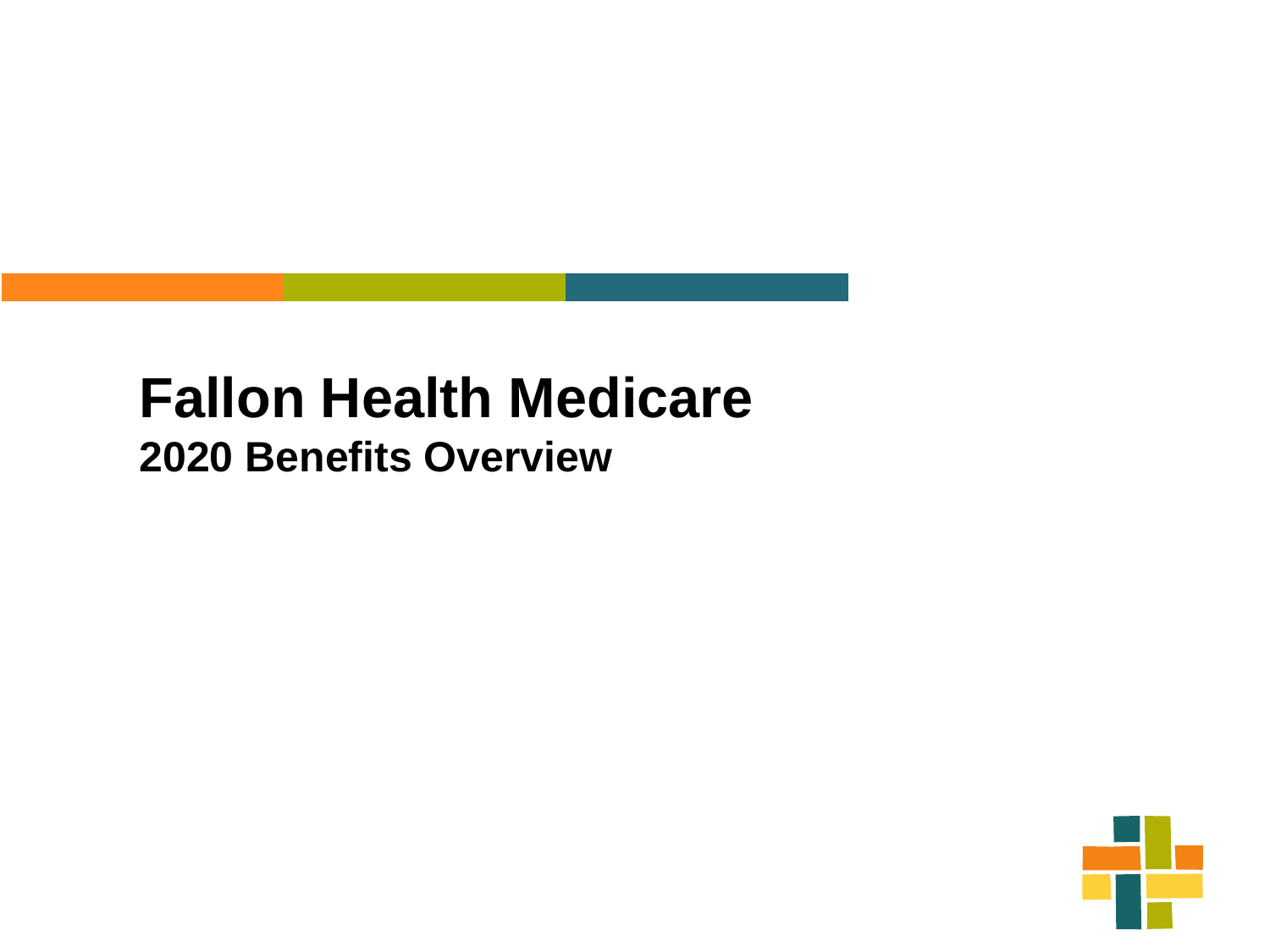### **Fallon Senior Plan (FSP) is now Fallon Medicare Plus (FMP)**

| 2019 Plan Name                        | 2020 Plan Name                              |
|---------------------------------------|---------------------------------------------|
| <b>Fallon Senior Plan Premier HMO</b> | <b>Fallon Medicare Plus Premier</b>         |
|                                       | <b>Fallon Medicare Plus Central Premier</b> |

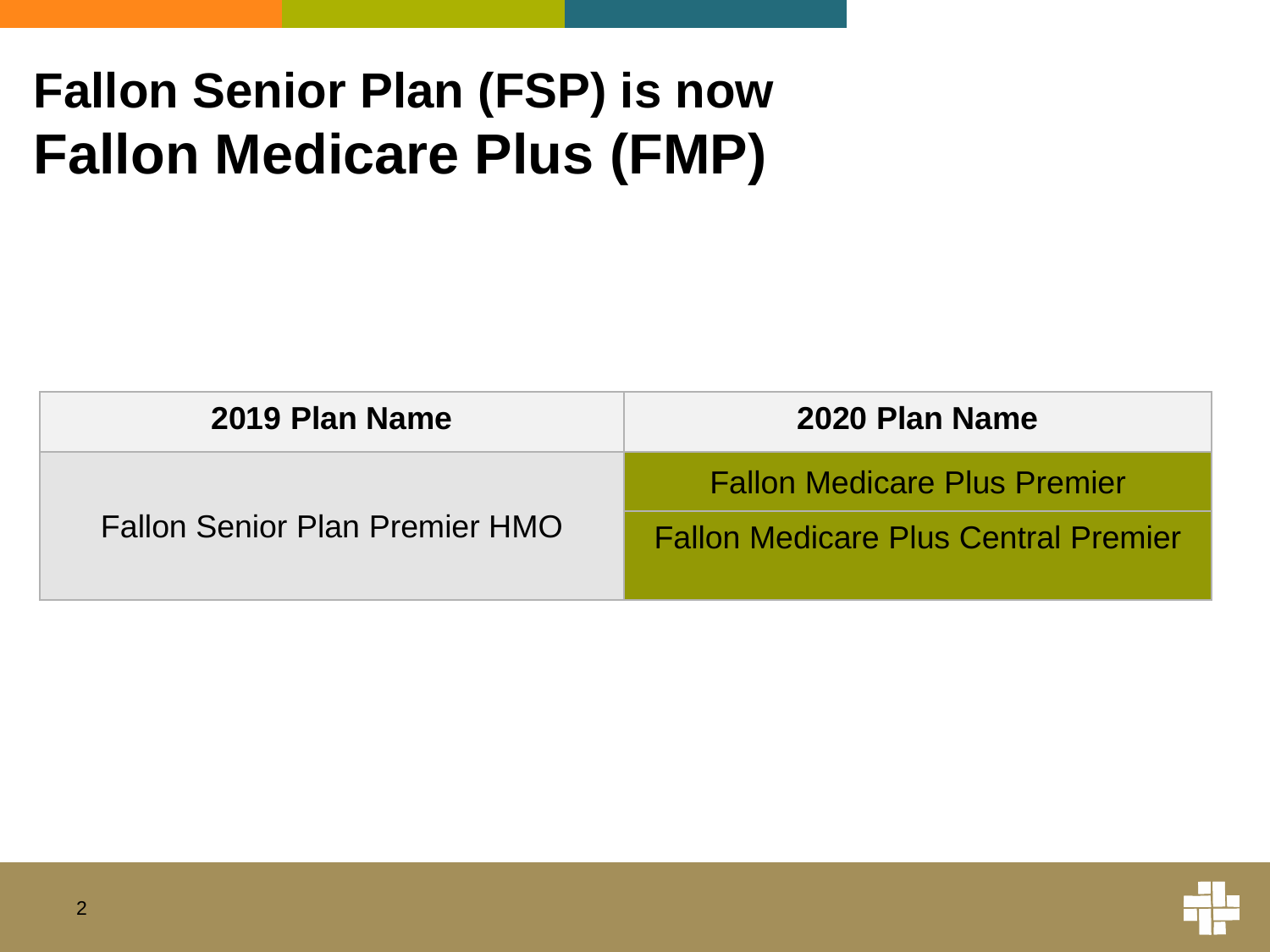### **New for 2020: Benefit Bank**

- The Benefit Bank is a new benefit for our Fallon Medicare Plus Premier (FMP) members.
- Members receive a "bank" of funds that they can use to pay for preventive and comprehensive dental services, eyewear and fitness memberships.
- The amount of the Benefit Bank depends on the plan a member is enrolled.



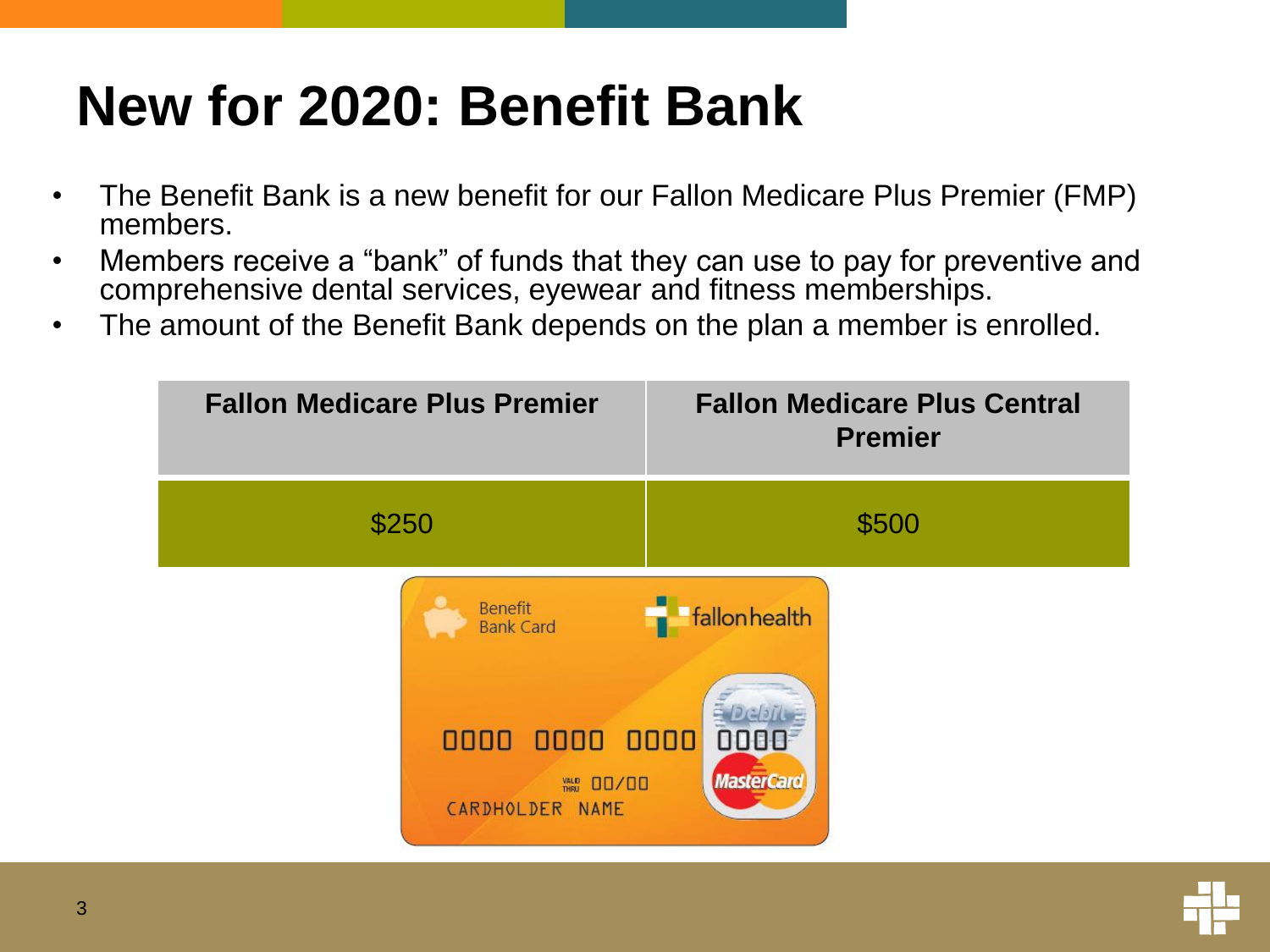## **New in 2020: Two provider networks**

#### **Fallon Medicare Plus HMO**

Broad provider network plans available in all Massachusetts counties, excluding Dukes and Nantucket counties

#### **Fallon Medicare Plus Central HMO**

Limited provider network plans available only in Worcester County



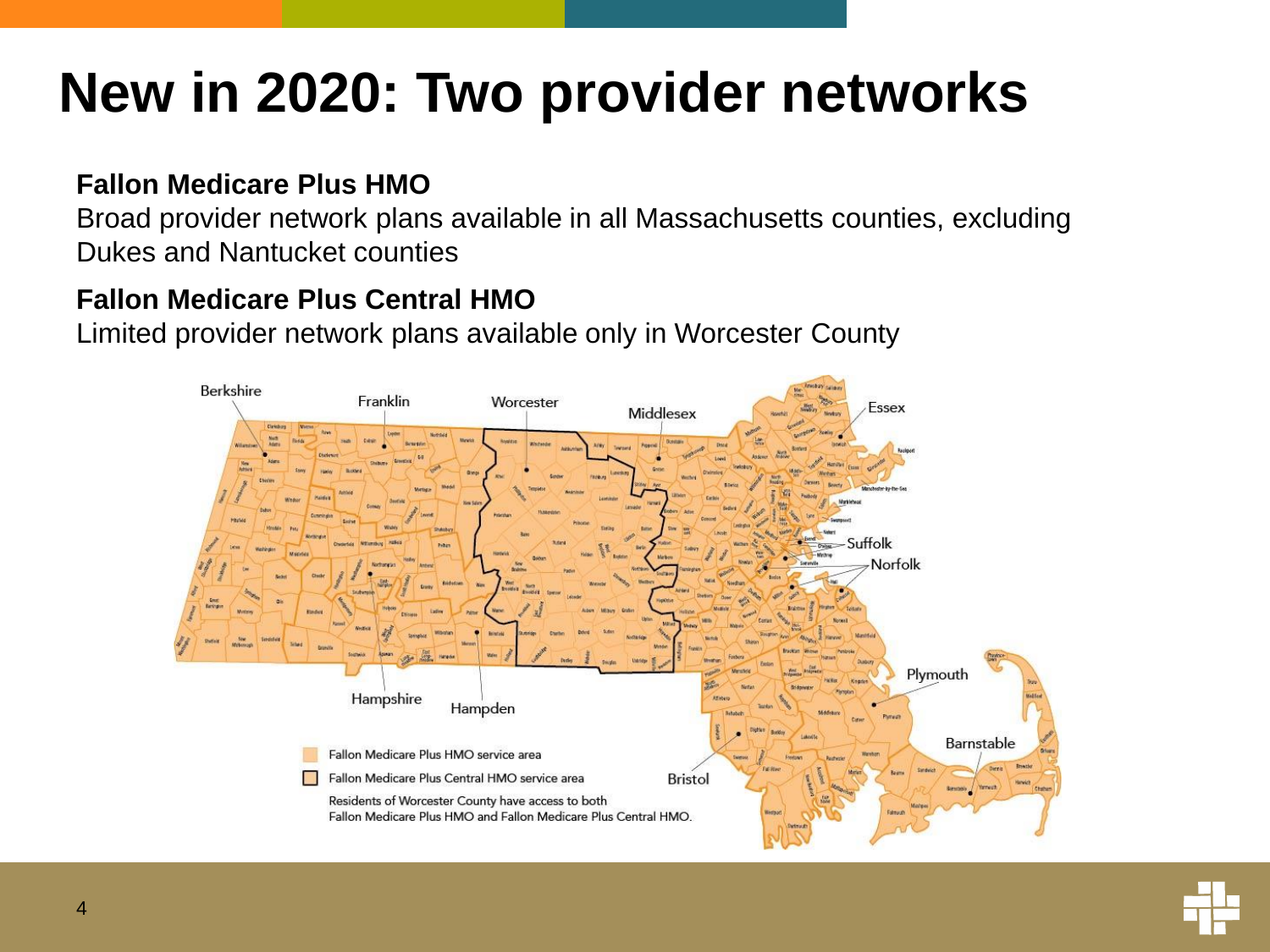### **Provider Network Growth**

Reliant Medical Group (Reliant) is joining Fallon Medicare Plus effective January 1, 2020!



#### **Sites are located in:**

Auburn **Holden** Framingham Leominster Milford

**Shrewsbury** Southborough **Webster Westborough Worcester** 

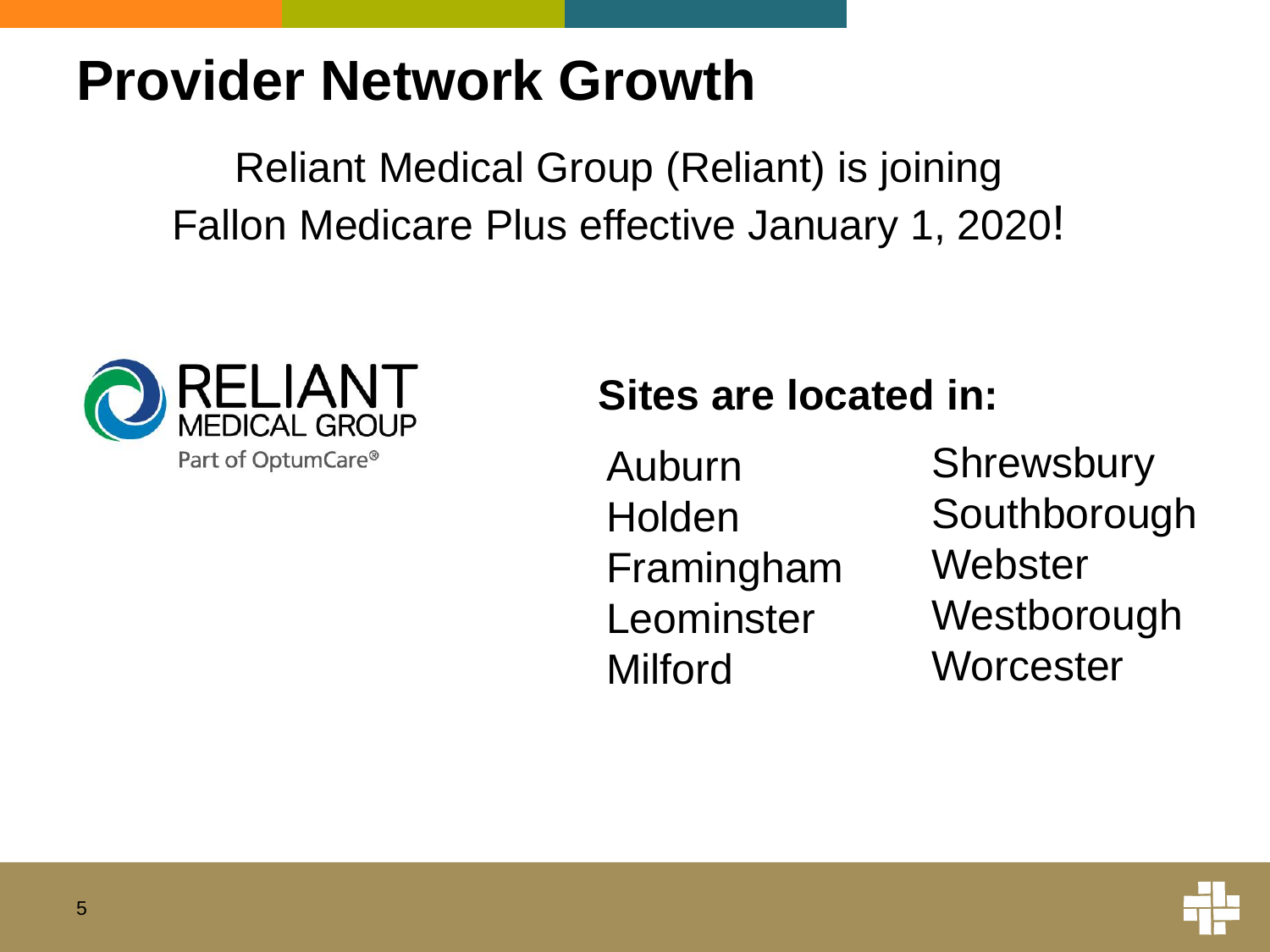## **Fallon Medicare Plus Central HMO Provider Network**

- Our new Provider Specific Plans network includes:
	- <sup>o</sup> All Reliant Medical Group locations
	- <sup>o</sup> Steward Central Mass Local Chapter *(previously CMIPA)*
	- <sup>o</sup> St. Vincent Hospital and Medical Group
	- <sup>o</sup> Heywood Hospital and PHO
- Available only to Worcester County residents

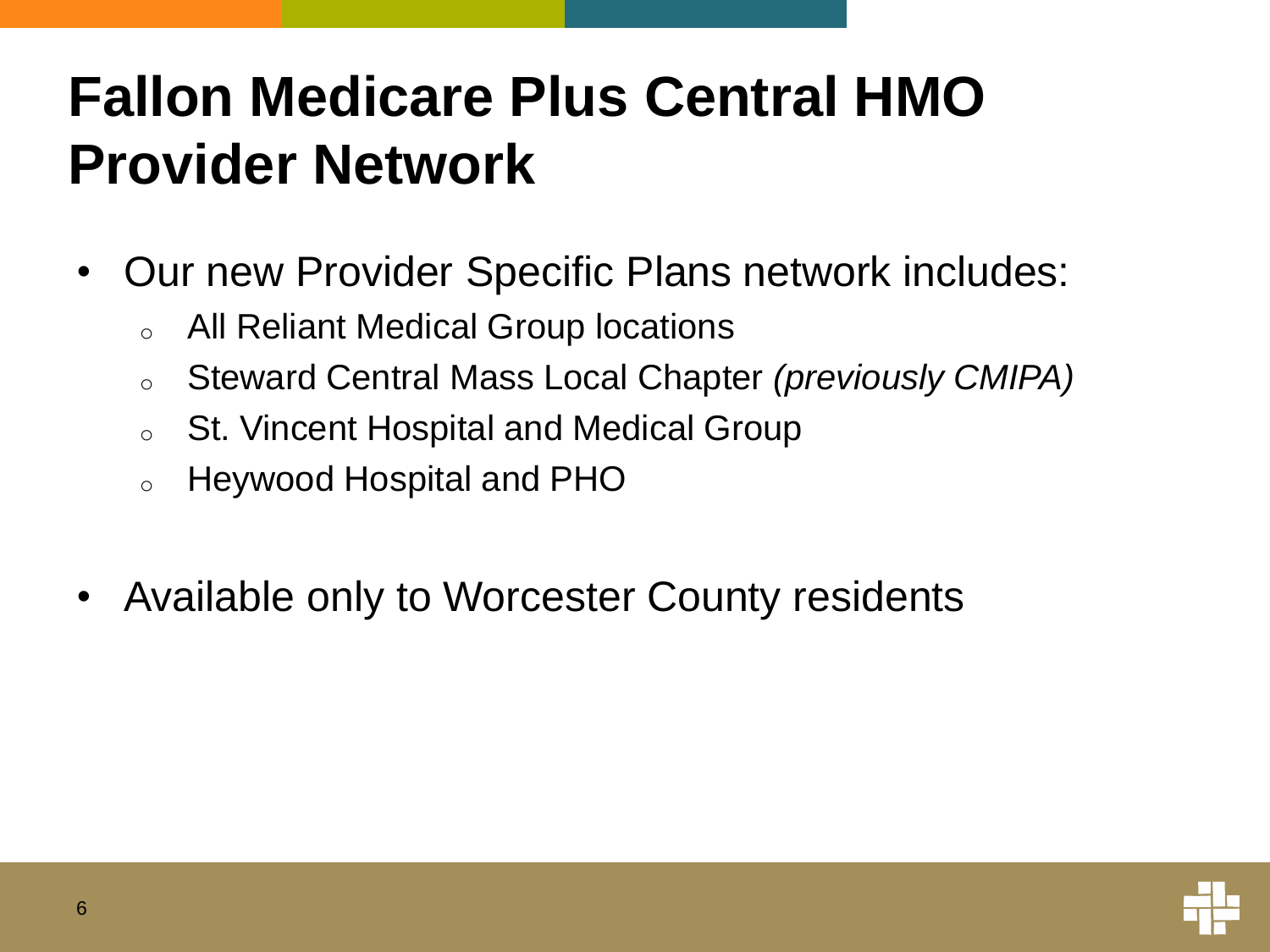### **Fallon Medicare Plus Premier**

| <b>Benefit</b>                                                                                                                                                                                                   | <b>Member cost</b>                                                                                                                                                                                                                       |
|------------------------------------------------------------------------------------------------------------------------------------------------------------------------------------------------------------------|------------------------------------------------------------------------------------------------------------------------------------------------------------------------------------------------------------------------------------------|
| <b>Monthly Premium</b>                                                                                                                                                                                           | \$298                                                                                                                                                                                                                                    |
| Annual Deductible / OOP Max                                                                                                                                                                                      | \$0 deductible / \$3,400 out-of-pocket yearly maximum                                                                                                                                                                                    |
| Office visits                                                                                                                                                                                                    | \$15 copay primary care provider / \$25 copay specialty care                                                                                                                                                                             |
| Inpatient admissions                                                                                                                                                                                             | \$250 copay per hospital stay                                                                                                                                                                                                            |
| Worldwide emergency care                                                                                                                                                                                         | \$75 copay                                                                                                                                                                                                                               |
| Urgently needed care                                                                                                                                                                                             | \$15 copay inside the U.S.; \$75 outside the U.S.                                                                                                                                                                                        |
| <b>Outpatient surgery</b>                                                                                                                                                                                        | $$125$ copay                                                                                                                                                                                                                             |
| Lab and imaging services                                                                                                                                                                                         | \$0 copay per service                                                                                                                                                                                                                    |
| Vision care                                                                                                                                                                                                      | \$25 copay per annual supplemental routine exam                                                                                                                                                                                          |
| Hearing care                                                                                                                                                                                                     | \$0 copay per annual supplemental routine exam                                                                                                                                                                                           |
| Part B prescriptions                                                                                                                                                                                             |                                                                                                                                                                                                                                          |
| (Drugs that usually aren't self-administered, and are injected or infused \$10-\$65 for Medicare-covered Part B prescriptions for 30-day supply<br>while at a doctor's office, hospital or outpatient facility.) |                                                                                                                                                                                                                                          |
| <b>Part D Prescriptions</b>                                                                                                                                                                                      | Retail pick up (up to a 30-day supply)                                                                                                                                                                                                   |
| No deductible/No "donut hole"<br>Some prescriptions may have limited order quantities and/or require                                                                                                             | Tiers 1 and 2: \$10 Tier 3: \$30 Tiers 4 and 5: \$65                                                                                                                                                                                     |
| prior authorization.                                                                                                                                                                                             | Mail order delivery (90-day supply)                                                                                                                                                                                                      |
|                                                                                                                                                                                                                  | Tiers 1 and 2: \$20 Tier 3: \$60 Tiers 4 and 5: \$162.50                                                                                                                                                                                 |
|                                                                                                                                                                                                                  | Tier 6 (Medicare Part D vaccines and substance abuse therapy<br>medication): \$0                                                                                                                                                         |
| <b>Fitness Benefits</b>                                                                                                                                                                                          | Silver Sneakers basic gym membership at participating locations, At-<br>home Silver Sneakers Steps Kit for those who want to work out at<br>home or can't get to a facility, 13-consecutive-week Weight Watchers<br>membership each year |
| <b>Benefit Bank</b>                                                                                                                                                                                              | \$250 flexible benefit to use on member's choice of fitness<br>memberships, dental services, or eyewear                                                                                                                                  |

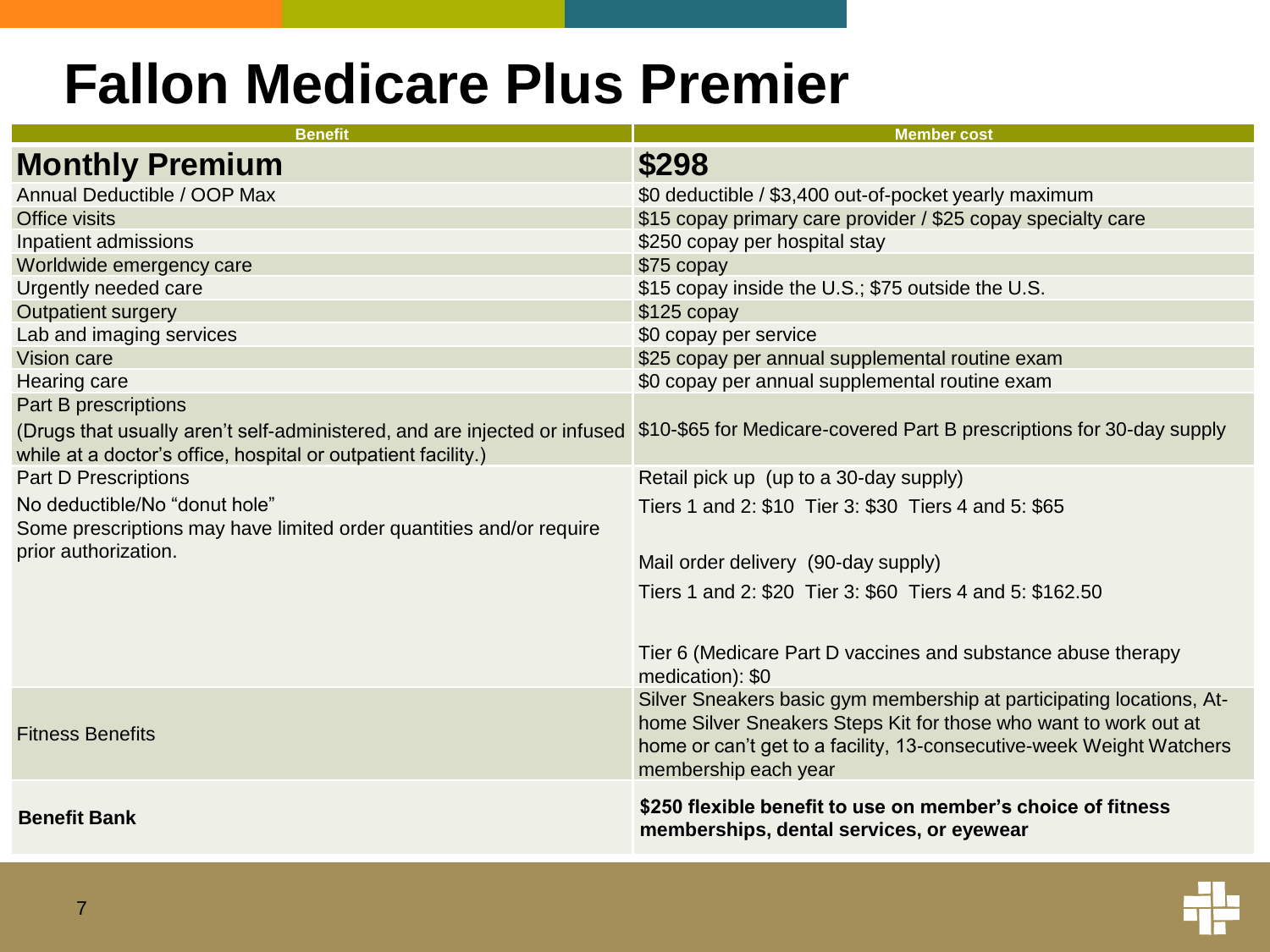### **Fallon Medicare Plus Central Premier**

| <b>Benefit</b>                                                                                                                                                                                                   | <b>Member cost</b>                                                                                                                                                                                                                       |
|------------------------------------------------------------------------------------------------------------------------------------------------------------------------------------------------------------------|------------------------------------------------------------------------------------------------------------------------------------------------------------------------------------------------------------------------------------------|
| <b>Monthly Premium</b>                                                                                                                                                                                           | \$228                                                                                                                                                                                                                                    |
| Annual Deductible / OOP Max                                                                                                                                                                                      | \$0 deductible / \$3,400 out-of-pocket yearly maximum                                                                                                                                                                                    |
| <b>Office visits</b>                                                                                                                                                                                             | \$15 copay primary care provider / \$25 copay specialty care                                                                                                                                                                             |
| Inpatient admissions                                                                                                                                                                                             | \$250 copay per hospital stay                                                                                                                                                                                                            |
| Worldwide emergency care                                                                                                                                                                                         | \$75 copay                                                                                                                                                                                                                               |
| Urgently needed care                                                                                                                                                                                             | \$15 copay inside the U.S.; \$75 outside the U.S.                                                                                                                                                                                        |
| <b>Outpatient surgery</b>                                                                                                                                                                                        | \$125 copay                                                                                                                                                                                                                              |
| Lab and imaging services                                                                                                                                                                                         | \$0 copay per service                                                                                                                                                                                                                    |
| Vision care                                                                                                                                                                                                      | \$25 copay per annual supplemental routine exam                                                                                                                                                                                          |
| <b>Hearing care</b>                                                                                                                                                                                              | \$0 copay per annual supplemental routine exam                                                                                                                                                                                           |
| <b>Part B prescriptions</b>                                                                                                                                                                                      |                                                                                                                                                                                                                                          |
| (Drugs that usually aren't self-administered, and are injected or infused \$10-\$65 for Medicare-covered Part B prescriptions for 30-day supply<br>while at a doctor's office, hospital or outpatient facility.) |                                                                                                                                                                                                                                          |
| <b>Part D Prescriptions</b>                                                                                                                                                                                      | Retail pick up (up to a 30-day supply)                                                                                                                                                                                                   |
| No deductible/No "donut hole"<br>Some prescriptions may have limited order quantities and/or require                                                                                                             | Tiers 1 and 2: \$10 Tier 3: \$30 Tiers 4 and 5: \$65                                                                                                                                                                                     |
| prior authorization.                                                                                                                                                                                             | Mail order delivery (90-day supply)                                                                                                                                                                                                      |
|                                                                                                                                                                                                                  | Tiers 1 and 2: \$20 Tier 3: \$60 Tiers 4 and 5: \$162.50                                                                                                                                                                                 |
|                                                                                                                                                                                                                  | Tier 6 (Medicare Part D vaccines and substance abuse therapy<br>medication): \$0                                                                                                                                                         |
| <b>Fitness Benefits</b>                                                                                                                                                                                          | Silver Sneakers basic gym membership at participating locations, At-<br>home Silver Sneakers Steps Kit for those who want to work out at<br>home or can't get to a facility, 13-consecutive-week Weight Watchers<br>membership each year |
| <b>Benefit Bank</b>                                                                                                                                                                                              | \$500 flexible benefit to use on member's choice of fitness<br>memberships, dental services, or eyewear                                                                                                                                  |